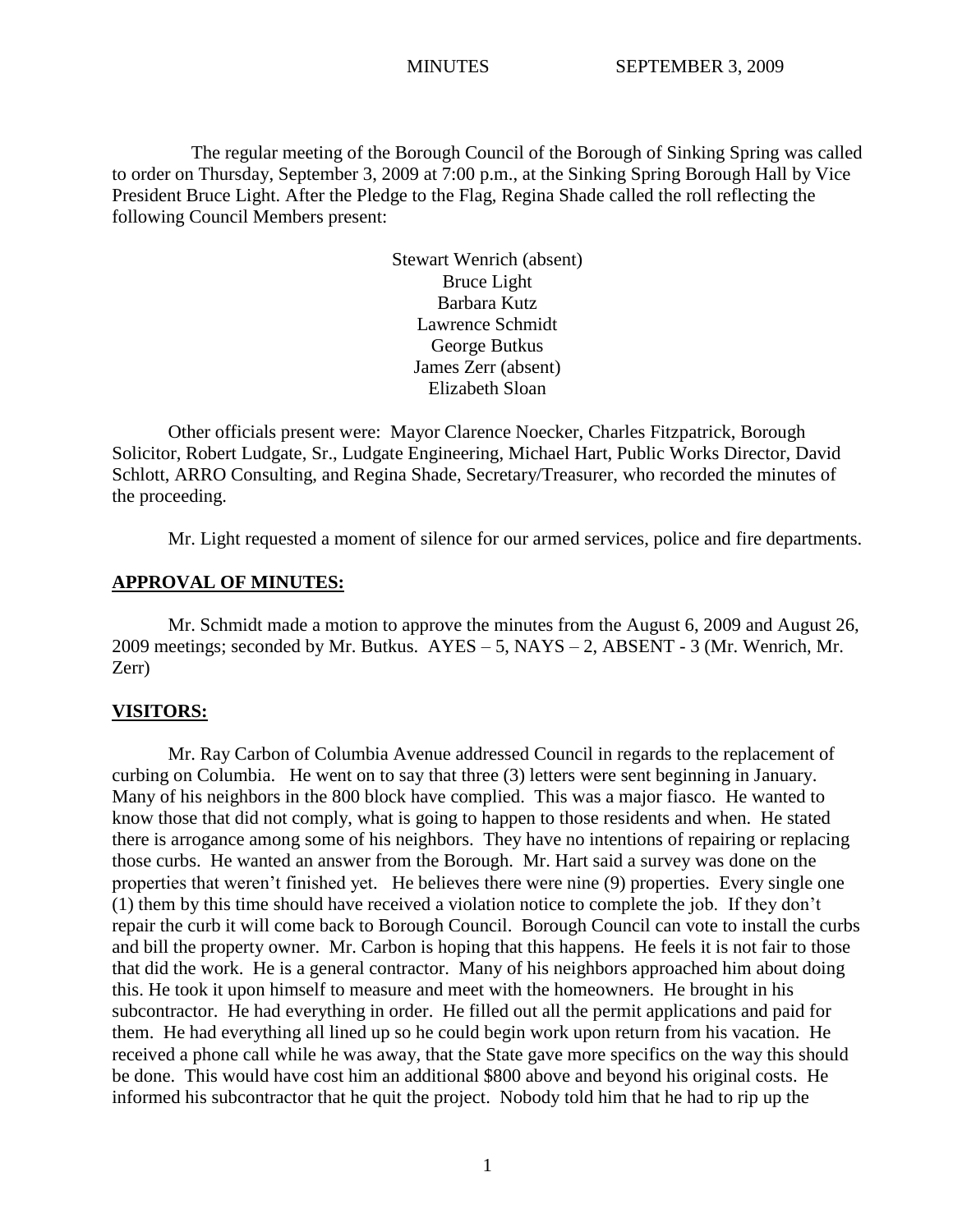## **VISITORS(cont'd):**

streets. He said he offered the project to his subcontractor. After three (3) days of him putting up with this nonsense he quit the project. Mr. Carbon took it upon himself to find a contractor to do the job and he did that to appease his neighbors who were dependent on him. He took all this time, he re-measured; he did this three (3) times. This was all lost income. He said he worked in this field for years and did a lot of work in other municipalities and if Labor and Industry had to be contacted that municipality told him so. They guided him through the process. That was not done here. It was all a big surprise to him. Now, there is this arrogance of the neighbors that they aren't going to do the repairs or replacement. He wants an answer. He continued to go over the information. He is angry and so upset. Mr. Light said he received a call from Mr. Hart. Mr. Hart told him that he received a call from the State and they must get a permit from the State. Mr. Light said Mr. Hart told him, he was unaware that a permit from the State was needed. Mr. Carbon stated Mr. Hart did obtain a permit from the State at the very last minute. There was no additional cost to the homeowners and he gave Mr. Hart credit however all of if this should have been prepared before the curbs were going to be replaced. Mr. Light stated that Mr. Hart was not aware of the need for the permit from the State. Mr. Light reassured Mr. Carbon that all residents will repair their curbing. Mr. Hart said we didn't need to get involved in the project at all as this was a State project. Mr. Hart took it upon himself to try to get the permit for the residents. He received the permit in less than one (1) day which is unheard of. He knew they were pushed into a corner. The State really messed up the whole plan. Mr. Hart again stated this was not a Borough project; it was a State project. Mr. Hart's control was very minimal. He had to issue a permit under the Borough zoning for the curb replacement. That was the extent of his involvement. Mr. Butkus stated that Mr. Carbon would need to address most of their complaints to the State Assembly. This is their problem. Mr. Hart stated again, those residents that did not fix their curb will have to do it. They should have received a notice. Mr. Carbon thanked Council.

#### **COMMUNICATIONS:**

Mrs. Shade stated there were no communications.

## **APPROVAL OF BILLS:**

Mr. Schmidt made a motion to pay the bills; seconded by Ms. Sloan. Mr. Butkus stated he did have a bill under the sewer that stated Mr. Hart had requested the turnoff of a system that was overflowing down the street. The technician turned it off. Mr. Butkus was wondering what that was. Mr. Hart said it was a probably on Huron. This gentleman was served a notice of violation for a sewer system not operating properly. What he did was stuck a nine (9) volt battery between the lid and the main containment unit so the water would just flow out. Mr. Hart had contacted him numerous times and he would not do anything so at that point he turned the system off and gave him a final notice. Mr. Butkus stated so this is water to which Mr. Hart said no. He then called out a contractor to shut it off. Mrs. Shade said it is a grinder pump. Mr. Butkus was not sure what we were shutting off. Mr. Butkus understood. The issue is not totally resolved but it is still off. AYES -5, NAYS – 0, ABSENT - 2; motion carried.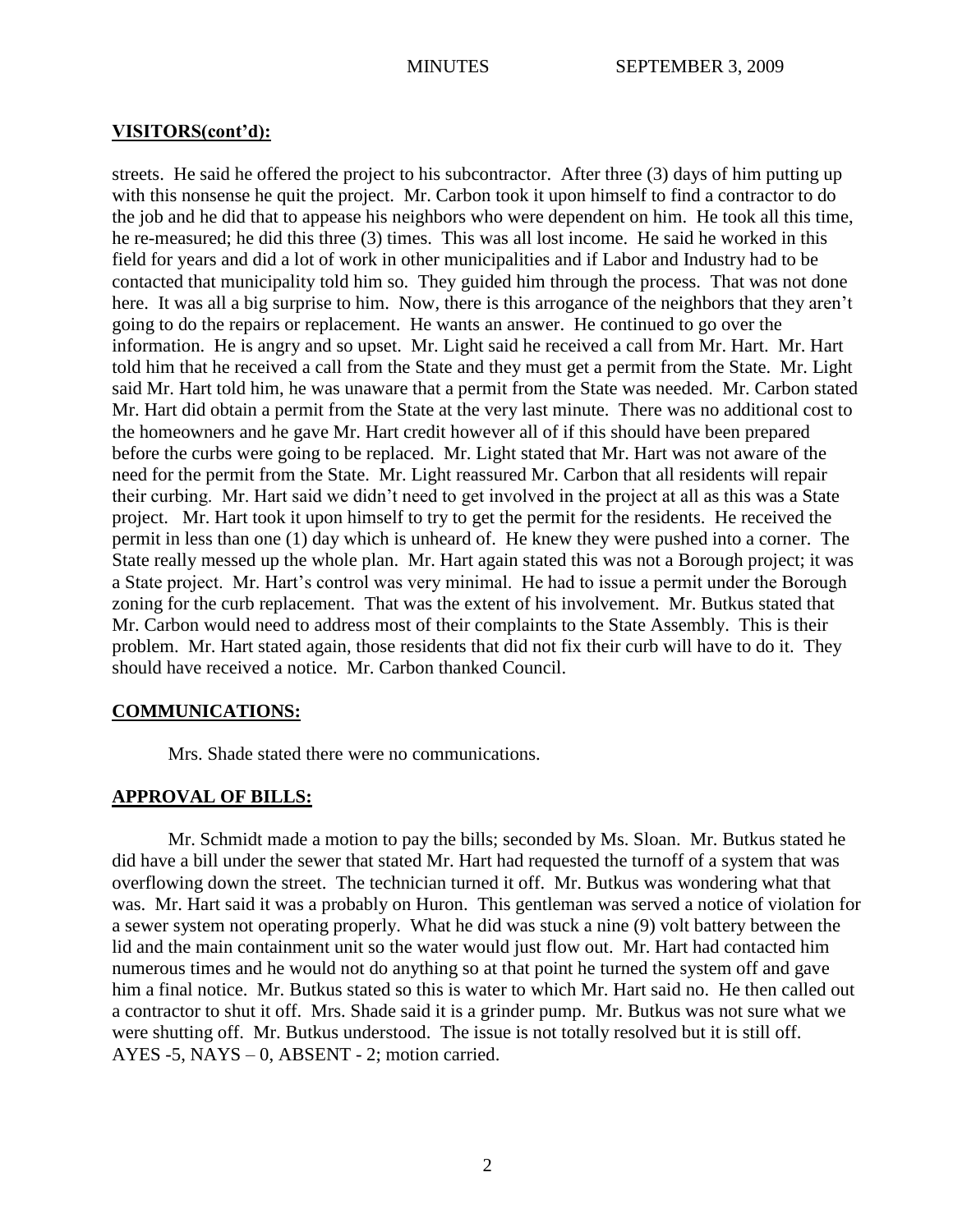#### **REVITALIZATION PROJECT:**

Mr. Ludgate stated there was one (1) item which comes under the Planning Grant that we have from the State. This is an invoice to DCED for reimbursement of \$1,020.00 for the first phase of that project. The project will be in multiple phases. This one needs to be signed and forwarded to DCED. It was decided the President of Council would need to sign however in his absent the Vice President, Bruce Light will sign. Mr. Fitzpatrick asked if we have paid the bill to which Mrs. Shade said we had. We are getting reimbursed. On the same subject, on Tuesday, September  $8<sup>th</sup>$ , there will be the quarterly meeting of the LUPTAP Steering Committee. The last meeting was attended by about twenty (20) representatives of various communities and agencies that are working with the Borough on this planning effort. It is an open public meeting. The time is 8:30 a.m. Mr. Butkus made a motion to approve the request to DCED as laid out for revitalization and redevelopment; seconded by Ms. Sloan.  $AYES - 5$ ,  $NAYS - 0$ ,  $ABSENT - 2$ ; motion carried.

#### **WESTERN BERKS FIRE DEPARTMENT:**

Mr. Gregory Deiterich stated he was the Fire Chief of the Western Berks Fire Department. It officially kicked off August  $1<sup>st</sup>$  with the new organization. He apologized there was no report but he said Mrs. Shade shall be getting one. They ran 73 calls for August. It is going very well. At the  $60<sup>th</sup>$  call they were averaging over 18 people per call. He said there was a train accident in the Borough however while they had crews at that location another call came in from the Borough. They were able to handle it with the department themselves and not seek help from other outside departments. Things are going very well. The locks were changed so only one (1) key is needed to open all the doors for all the firehouses. It is moving along and he thanked Council for their support. Mr. Deiterich questioned if Mr. Fitzpatrick received an e-mail from Mr. Mixell regarding the Fire Relief Association. They have been in contact with the State and the State is requiring that it be done by December. That is the target date to get that done. If and when monies become available from the State, they will be applying for monies. They will be able to get four (4) times the money due to the fact that four (4) departments became one (1). Currently, Mr. Jeffrey Weidner is working on a grant. As far as the Fire Commissioner goes, they were late getting started with that. They hope to have one (1) ready to go by the beginning of 2010. Mr. Deiterich stated anything any of the fire companies had done in the past will continue. He said he received a letter from Mrs. Shade regarding Santa Claus and they will certainly supply a truck. It does not need to go in front of the Board; they are there only to take care of the money end of things. He again stated, nothing has changed, the service is still the same, we just have more to pick from. He said everyone is stepping up to the plate and thanked Council again. Mr. Butkus said he is getting very positive feedback from the community. They were leery at first but now they are thinking it was worth the time and effort. He went on to say that over the next couple of months he will be having the various Officers come in so everyone will get to know faces and names. We have tried to keep things the same. Mr. Fitzpatrick stated that Mr. Mixell asked him who the representative for the Relief Organization person in Sinking Spring. It was stated Mr. Jeff Weidner was the Treasurer. Mr. Deitrich will e-mail him that information.

#### **MILLER ENVIRONMENTAL:**

Mr. Peter Juzyk gave the report for August, 2009. In August they were televising the sewer main and they detected a hole. It was near manhole 104 on Penn Avenue. A DVD was provided to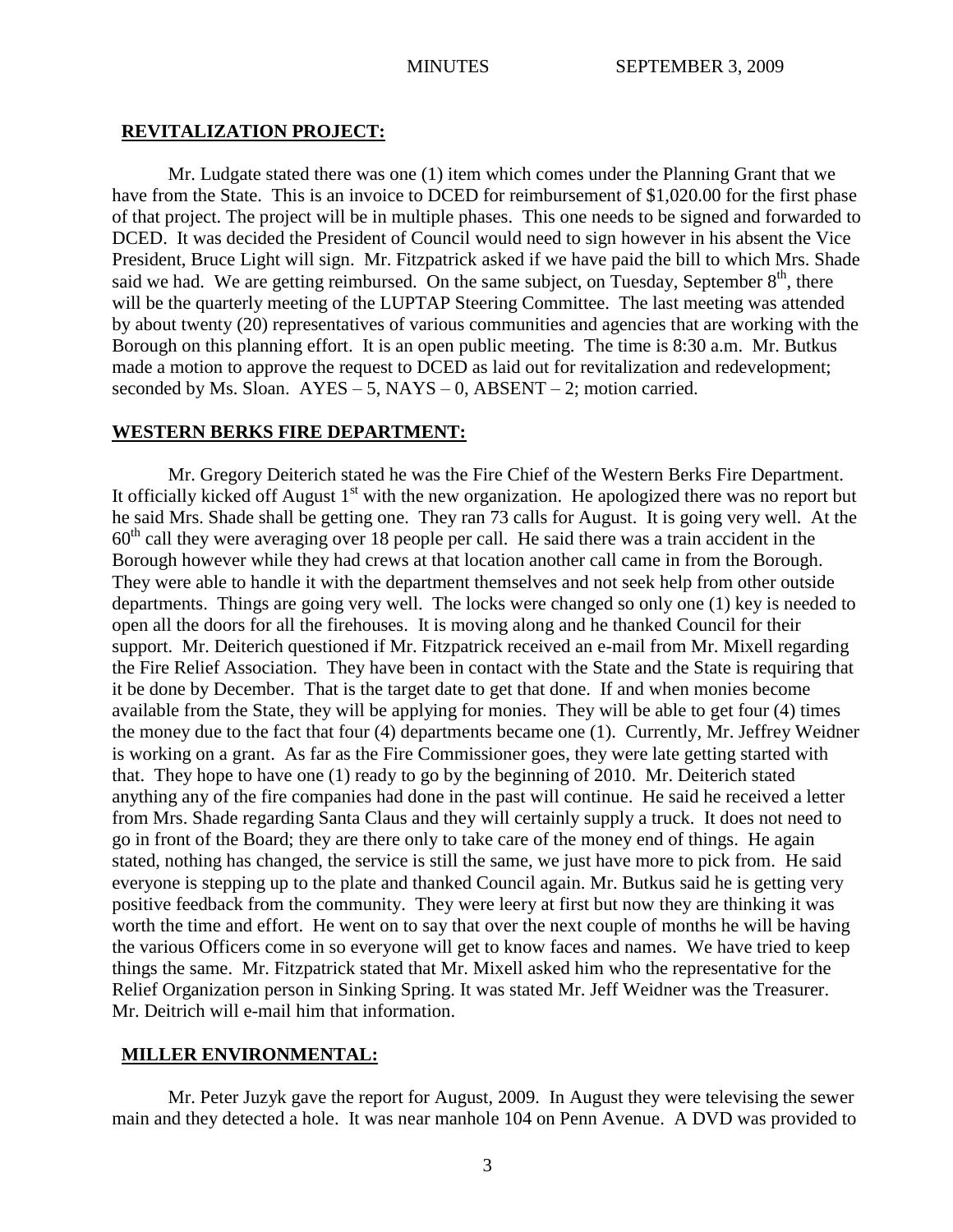# **MILLER ENVIRONMENTAL (cont'd):**

ARRO for review. Also, the same week the sewer jet trailer developed some issues. The water tanks began to bulge and are rubbing against the belt pulley. Mr. Butkus stated he e-mailed that this item was approved. Mr. Juzyk was aware. He hopes the repairs are under what was requested and thanked Council. The South Heidelberg chart recorder malfunctioned. Parts are no longer available so we need to have the recorder replaced. Mr. Butkus asked if this could have been the cause of the erratic spikes. Mr. Juzyk stated we were getting those readings out of the Green Valley flow meter. During August, Synergrow had been contacted to remove and replace the sludge from reed beds 9-14. It went well. The beds were completely cleaned out and they are in the process of reinstalling the wood gates. Actually at this time they are finished with that and they are reapplying the sludge. On August 27<sup>th</sup> they discovered what would be called "plant upset." They are still fighting through that. They had reduced ammonia removal throughout the plant. They have had elevated dissolved oxygen levels in the oxidation ditch which is an indication that there was probably some type of bacteria kill in the ditch itself. They have eliminated wasting the sludge and have added seed sludge to try to reestablish the micro culture. Mr. Butkus questioned Mr. Juzyk if he thought this was something that came down the line. Mr. Juzyk said there was no indication that it was from something inside the plant itself. He does feel it was something dumped on us not the past weekend the weekend before. They noticed it on the 27<sup>th</sup> of August. We are still in permit levels but it is getting close. We are getting our seed sludge from the Berks County Wastewater Treatment Plant Total flows for the month – total monthly flow was 16,680,000 gallons. Total precipitation for the month was 6.80 inches. The daily flow was 538,000 gallons. The contributions by each municipality are Sinking Spring – 64.2%, Lower Heidelberg Township – 27.9%, and South Heidelberg Township – 7.9%. The influent loading data is consistent with other months; nothing outstanding. Mr. Butkus questioned if the incident going back to August  $27<sup>th</sup>$ could be a direct effect due to the heat. Mr. Juzyk said he does not believe so. Too many of the tests changed. Mr. Schlott questioned if he received the laboratory testing. Mr. Juzyk said nothing unusual.

# **UNFINISHED BUSINESS/REPORTS OF COMMITTEES:**

# **PUBLIC SAFETY – LAWRENCE SCHMIDT:**

Mr. Schmidt stated he was driving by Boscov's today and noticed they had moved in a test bore and also a blue truck from an asbestos removal company. The closing has not taken place, Mr. Fitzpatrick said. It is nice to see some positive activity. At some point this evening Mr. Fitzpatrick is going to request an executive session to discuss the property at the corner of Penn and Queen St. There are some developments that need to be discussed.

# **LIBRARY – ELIZABETH SLOAN:**

Ms. Sloan said there has been about \$25,000 to \$28,000 spent on startup costs for the new fire department. It will be in the minutes but she just wanted to make Council aware of it. She did feel the Chief gave a pretty good report.

Regarding the Libraries, so far the State has not reached a budget. They are asking everyone to continue lobbying for level funding for State Libraries to retain the State Program. All of the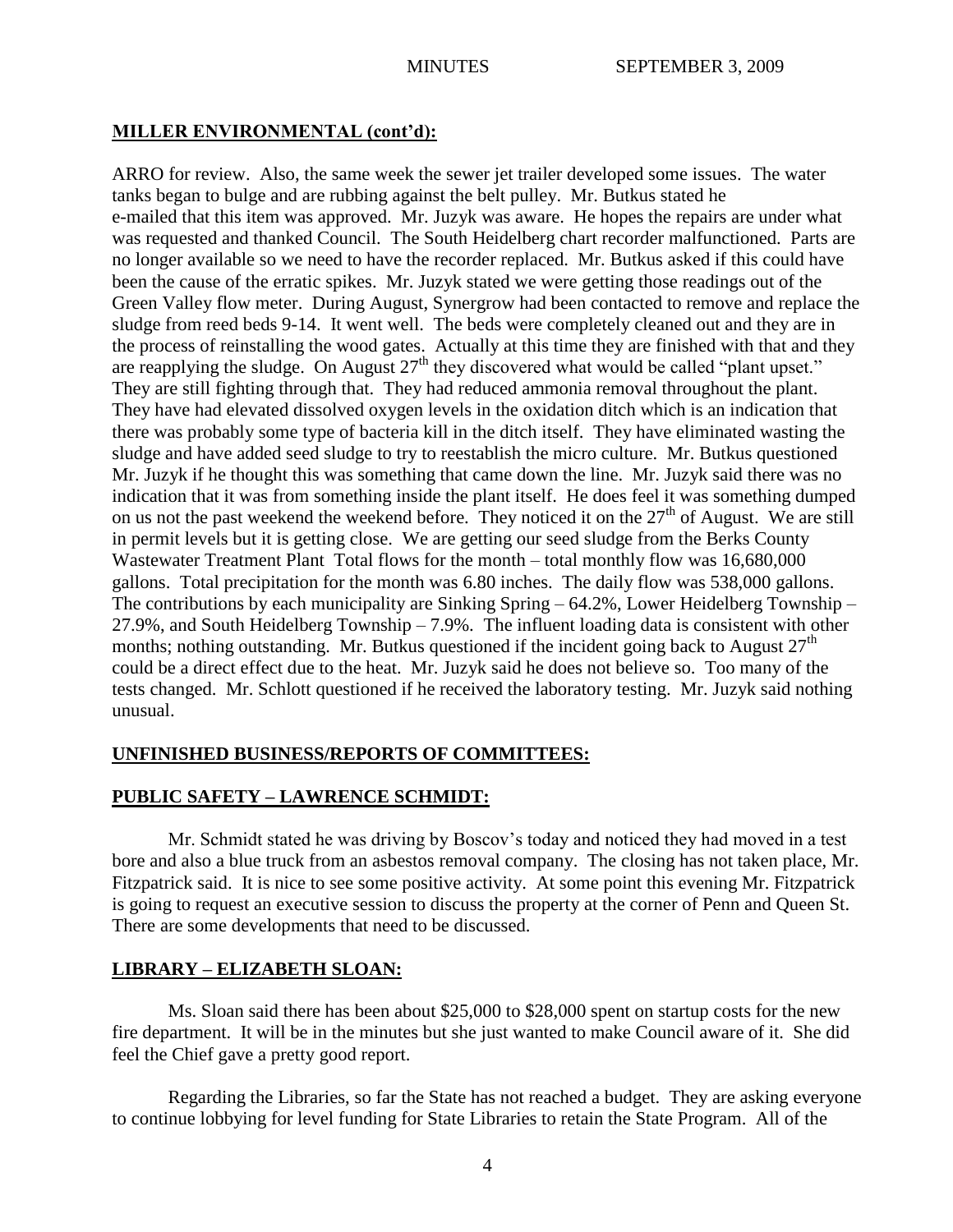# **LIBRARY – ELIZABETH SLOAN (con'td):**

libraries in Berks County are up between 6 and 13% in circulation. She asked everyone to write their legislators.

# **RECREATION – BARBARA KUTZ:**

Mrs. Kutz had nothing to report at this time.

## **MAYOR NOECKER:**

Mayor Noecker had nothing to report at this time.

# **STREETS, BUILDINGS, AND UTILITIES – BRUCE LIGHT:**

Mr. Light had discussed his issue and had nothing else to report.

# **BOROUGH SOLICITOR – CHARLES FITZPATRICK:**

Mr. Fitzpatrick had nothing to report at this time.

# **SEWER COMMITTEE – GEORGE BUTKUS:**

Mr. Butkus asked Mr. Schlott to discuss the sewer plant issues in regard to the expansion.

# **SEWER ENGINEER – DAVID SCHLOTT, JR.:**

Mr. Schlott stated the first item was the sewer plant project. They are proceeding well with the construction. They have installed the basement slab on the new headworks building. They have initiated construction of the walls. They are about 65% complete with excavation of the new clarifier and fencing has been installed. They began that day stripping the topsoil for the new reed beds. The electrical construction is lagging behind. They have installed the temporary electrical service. Currently, we have one (1) application for payment from Wickersham Construction in the amount of \$221,878.00. This application reflects work that has been completed as of August 21, 2009. Based on the observation conducted by ARRO and the work that has been completed for that period, they recommend that the Borough authorize payment. Mr. Butkus made the motion to pay \$221,878.00 out of our intermediate financing and then apply for PENNVEST as the long term financing as the paperwork becomes available; seconded by Mrs. Kutz. Mr. Light asked for a roll call vote.  $AYES - 5$ ,  $NAYS - 0$ ,  $ABSENT - 2$ ; motion carried. Mr. Schmidt questioned how often do they bill us? Mr. Schlott stated on a monthly basis. They have progress meeting once a month. The next progress meeting will be September 10, 2009. What was established at the preconstruction meeting was that two (2) weeks before a Borough Council meeting (the regular meeting) a pencil copy of the application for payment will be created. The inspector from ARRO will review and make sure it is correct. If he finds no problems, then at the Council meeting you should have an application for payment. This should go on till next June. A brief discussion ensued about change orders.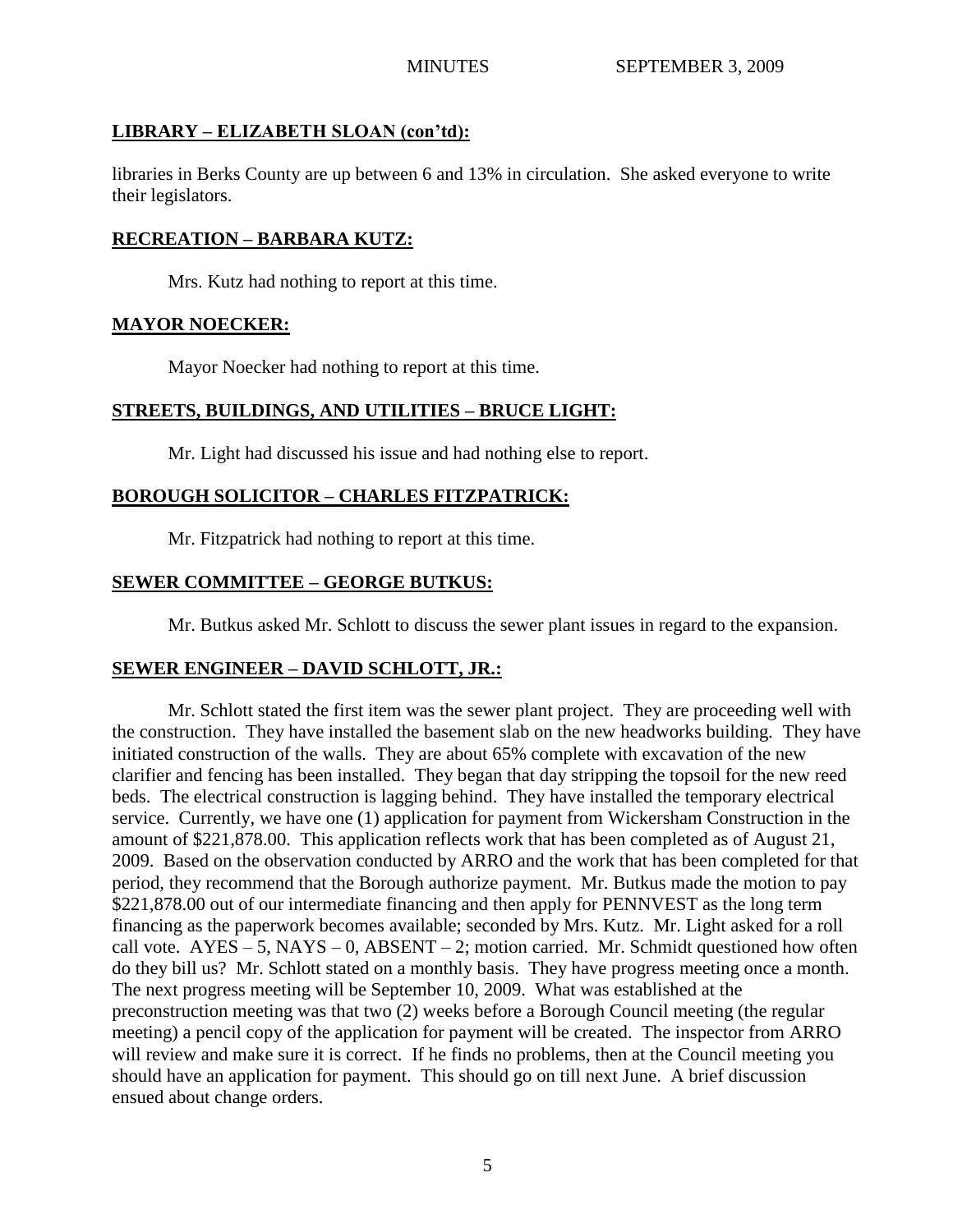## **SEWER ENGINEER – DAVID SCHLOTT, JR (cont'd).:**

The next item that was discussed was the pretreatment program. At the sewer committee meeting it was discussed about the Sewer Use and Implementation Ordinance. This quarter there were some significant violations. The samplings and testings were very high so as a result so were the surcharges. ARRO has received some complaints from the commercial users. Some of the problems just aren't easy to fix and they are working on it. So with discussions with the Sewer Committee that perhaps for the next two (2) quarters the Borough would think about waiving the penalties associated with anyone exceeding the local limits. That is the fines not the surcharges, Mr. Butkus said. Mr. Schlott stated that is only with conditions. They must provide a written correction action plan saying what they are going to do to repair the problem. They need to show they have actually taken some of those steps. In addition, they must have an independent sample done, and laboratory analysis done on their wastewater stream at their cost and show they are in compliance at that point. If they do this within thirty (30) days, they feel it would be reasonable for the Borough to waive the fines only. The surcharge would still be enforced and collected. The waiving of the penalties will be reviewed at the committee level. An informational session will be held for the business owners giving them the high points of this. Mr. Butkus made a motion to proceed with what as was outlined to implement the fines in the Sewer Use Ordinance; seconded by Mrs. Kutz. A discussion ensued on the testing and when the testing occurred. Mr. Butkus amended his motion to include coordinating testing on the committee level with Mr. Juzyk; seconded by Mrs. Kutz. Another brief discussion ensued as to how long it takes the testing results to come back and what kind of testing gets done.  $AYES - 5$ ,  $NAYS - 0$ ,  $ABSENT - 2$ ; motion carried.

The next item had to do with the tapping fee. The Municipal Authority had a tapping fee of \$2,500.00 per EDU. This was calculated. Although the Borough went through the dissolutionment of the Authority, they felt it might be a good idea for a resolution to be adopted using the Authority's tapping fees as they were assessing. Mr. Butkus made a motion that we adopt the tapping fee of \$2,500 per EDU based on 192 gallons per EDU based on the State's formula for calculating it all out in Resolution form and amend it as appropriate by State law or changes in calculations; seconded by Mrs. Kutz.  $AYES - 5$ ,  $NAYS - 0$ ,  $ABSENT - 2$ ; motion carried. Mr. Schlott stated we have had some developers approach us asking if there is a reservation fee within the Borough. In accordance with Act 57 of 2003, you can charge a reservation fee but you could not charge a tapping fee until the building permit is actually pulled. Currently, the way capacity is reserved, is that the developer comes in and pays the tapping fees. That is the only way they buy capacity at this point. Mr. Schlott reviewed the Act and to see how you can assess a reservation fee. A reservation fee can be charged with an agreement with the developer. If a reservation fee is assessed that you do not charge the cost of the tapping fee until the time they apply for a building permit. You can charge up to 60% of the average user cost associated with that per EDU. At this point using 3500 gallons a month including the base rate of \$20 that comes to \$3,260 of a user charge of 60% of that would be \$1956.00 or \$234.72 a year. That could be what the maximum Borough could charge as a reservation fee. They could establish a resolution to do that then the developers would have the option of either paying the reservation fee of just paying the tapping fees upfront. The reservation fee does not go against the cost of the tapping fee. Mr. Butkus stated if they buy the capacity outright they are still buying the minimum monthly charge even if they are flowing nothing to the plant. Mr. Schlott stated no they aren't. Mr. Butkus stated once they bought the EDU they were going to be charged. Mr. Schlott stated no that is what is prohibited. Mr. Schlott explained. Mr. Fitzpatrick asked if the reservation fee entitles them to freeze the tapping fee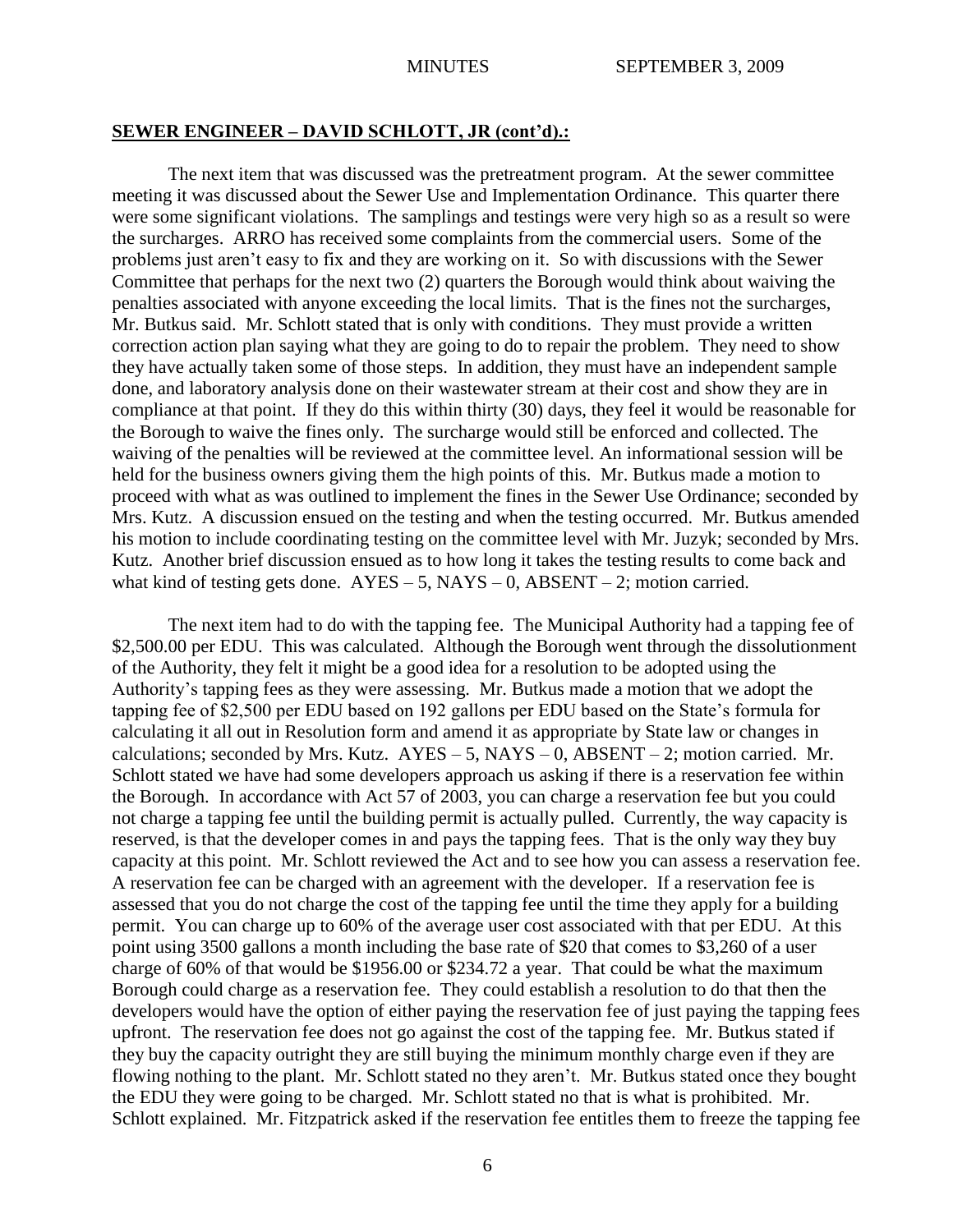## **SEWER ENGINEER – DAVID SCHLOTT, JR (cont'd).:**

if the cost of the tapping fee changes, they pay whatever the fee is at the time they are connecting. Mr. Schlott said correct. Mr. Schmidt questioned if Traditions had a reservation capacity fee. Mr. Butkus said no. Mr. Fitzpatrick said they might have requested from us what the reservation fee was but we didn't have any. A brief discussion ensued. Ms. Sloan questioned Mr. Fitzpatrick if the people behind Traditions have a new backer. Mr. Fitzpatrick does not know. The only issue that was discussed with Mr. Fitzpatrick was the sewer. Mr. Butkus said that was as of February. Mr. Fitzpatrick said no recently they have contacted us again within the last two (2) weeks. Mr. Butkus said he heard that they were moving ahead but they have almost two (2) years of stuff to deal with in regards to the State. Mr. Fitzpatrick stated the fact that it was a golf course and there was arsenic found. Mr. Butkus said it was because it was peony farm. Ms. Sloan stated she wanted to know if they have backers, if the money is firm. Mr. Butkus was not sure we can ask them that. Mr. Fitzpatrick doesn't think we can ask that. Mr. Butkus does not know if can interfere with that. He does know that Mr. McCormick of Traditions does not want to pay the monthly reservation fee; he wanted to pay it yearly. Mr. Butkus made a motion that we have Mr. Fitzpatrick draft a resolution to include the calculations for the reservation fee for capacity in the plant per an agreement with the developer that wants to purchase the capacity; seconded by Mr. Schmidt.  $AYES - 5$ , NAYS – 0, ABSENT – 2; motion carried.

Mr. Butkus wanted to remind everyone that the Sewer Committee will be meeting the next Thursday at 1:00 p.m. The progress meeting will be that morning at 10:00 a.m. at the plant.

## **PUBLIC WORKS DIRECTOR – MICHAEL HART:**

Mr. Hart stated 125 Cacoosing Avenue; they are the property with the sidewalk issue. He did receive a phone call from the owner and they had a few questions. He answered her concerns so she will be signing the form and returning it to him.

The next item is Brookfield Manor. The sidewalk that was torn out some time ago has been repaired. The only outstanding sidewalk issue is the sidewalk for the vacant lot. Mr. Elliott was in agreement with what Council had requested.

Mr. Hart did not know where we left it in regards to the capacitors back at the sewer plant. He knows ARRO was going to review that and it came back okay. There would be no damage to the motors. It is just one (1) capacitor. Mr. Schmidt asked what the time was on that. No one knew. It has to be worked out between Mr. Juzyk, the construction crew, and the installers. Mr. Schmidt thought perhaps Hirnesin could install it while they are doing the upgrade. Mr. Butkus didn't know if Four Leaf would allow them to do that. Mr. Hart said they probably won't. Mr. Juzyk asked which ditch it should go on. Mr. Butkus said whichever one (1) you plan on using over the next several years. They could hook it up on number one (1) and they could do it anytime till they switch over. Mr. Schmidt stated that was Mr. Juzyk's decision. Mr. Butkus made a motion to authorize Four Leaf to coordinate with Mr. Juzyk, ARRO, and the construction going on at the plant at a cost not to exceed \$4,000.00 to install the capacitor on the ditch to save us electrical costs; seconded by Mr. Schmidt.  $AYES - 5$ ,  $NAYS - 0$ ,  $ABSENT - 2$ ; motion carried.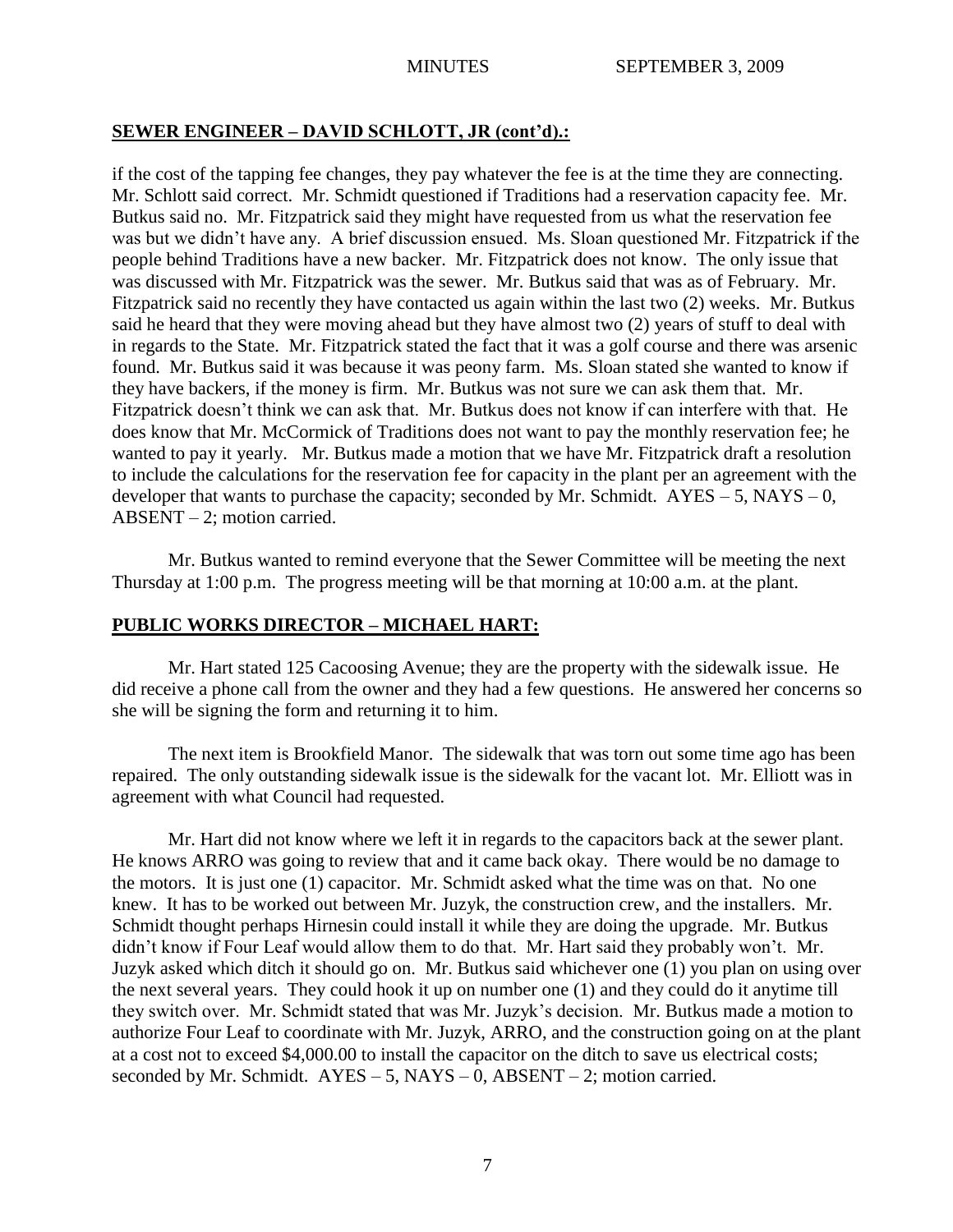## **PUBLIC WORKS DIRECTOR – MICHAEL HART (cont'd):**

The only other item has to do with Cacossing Avenue. He has been approached by several residents regarding the no parking signs on the golf course side of the street. They would like to have them removed now that Brookfield Manor Development is complete. He was out there two (2) days ago counting traffic. Most of the traffic going through there was passenger cars. There were two (2) school buses. He does not feel there would be a problem. We could bag the signs and see how it works. He continued once the golf course is developed we will have to remove the parking off there permanently for sight distance purposes. For right now, though we could probably try to reinstitute parking on that side. Mr. Butkus asked the Mayor if he had any thoughts on this since the Chief was not at the meeting. The Mayor feels it would not create a problem putting the parking back. It is narrow. Mr. Butkus made a motion to put bags over the no parking signs for now and give it two (2) months and if we have to revert back to the no parking we can do that; seconded by Ms. Sloan.  $AYES - 5$ ,  $NAYS - 0$ ,  $ABSENT - 2$ ; motion carried.

## **BOROUGH ENGINEER – ROBERT LUDGATE, SR.:**

Mr. Ludgate stated his items were all on the agenda.

## **UNFINISHED BUSINESS:**

Bulk cleanup day is Wednesday, October 14, 2009. Mr. Butkus went over the rules. He asked that the residents not block the sidewalks with their refuse.

Flu Clinic will be Wednesday, October 14, 2009 from 11:00 a.m. to 2:00 p.m. at the Borough Hall. No further information was available.

The next item was a change in the health care benefits for the non uniformed employees. Mrs. Shade said the health care benefit for Borough employees runs out on September  $30<sup>th</sup>$ . She received a call from Mr. Chet Perfetto, our insurance broker, who informed her that the cost of the health care was going to be going up about \$50,000.00 next year. Our police are covered under contract and when the contract was negotiated last year, the people who negotiated the contract spelled out exactly the plan that the police would have. A meeting was held with the police department asking them if they would be willing to switch to the new health care and the answer was no. Health America would be the insurance company. They came up with a package that would save the Borough about \$40,000.00 a year in health care costs. If the police would have gone along with this, it would have saved another \$9,000.00. But they are not obligated to go with them. Ms. Sloan questioned if this was for a one (1) year term. Ms. Sloan questioned if we looked into Gelsinger as a plan. Mr. Fitzpatrick says we have a consultant that looks at this for us. Mr. Butkus questioned if this is similar to what we currently have to which Mrs. Shade said, Mr. Perfetto said this could actually be better than what we currently have. There is some talk there will be no copays with Health America. We have \$20 co-pay with Capital Blue Cross. Mr. Butkus questioned if we want to go back to Capital Blue Cross next year will there be a problem in doing that. Mr. Fitzpatrick stated he doesn't believe so as Capital Blue Cross is a State run system. They cannot refuse us. Ms. Sloan stated that High Mark Blue Shield is the last resort in PA so yes you can go back to them. Ms. Sloan went on to say they might have given us low rates to get our business but if we have a lot of claims next year expect the rates to go up. Mr. Butkus stated that any insurance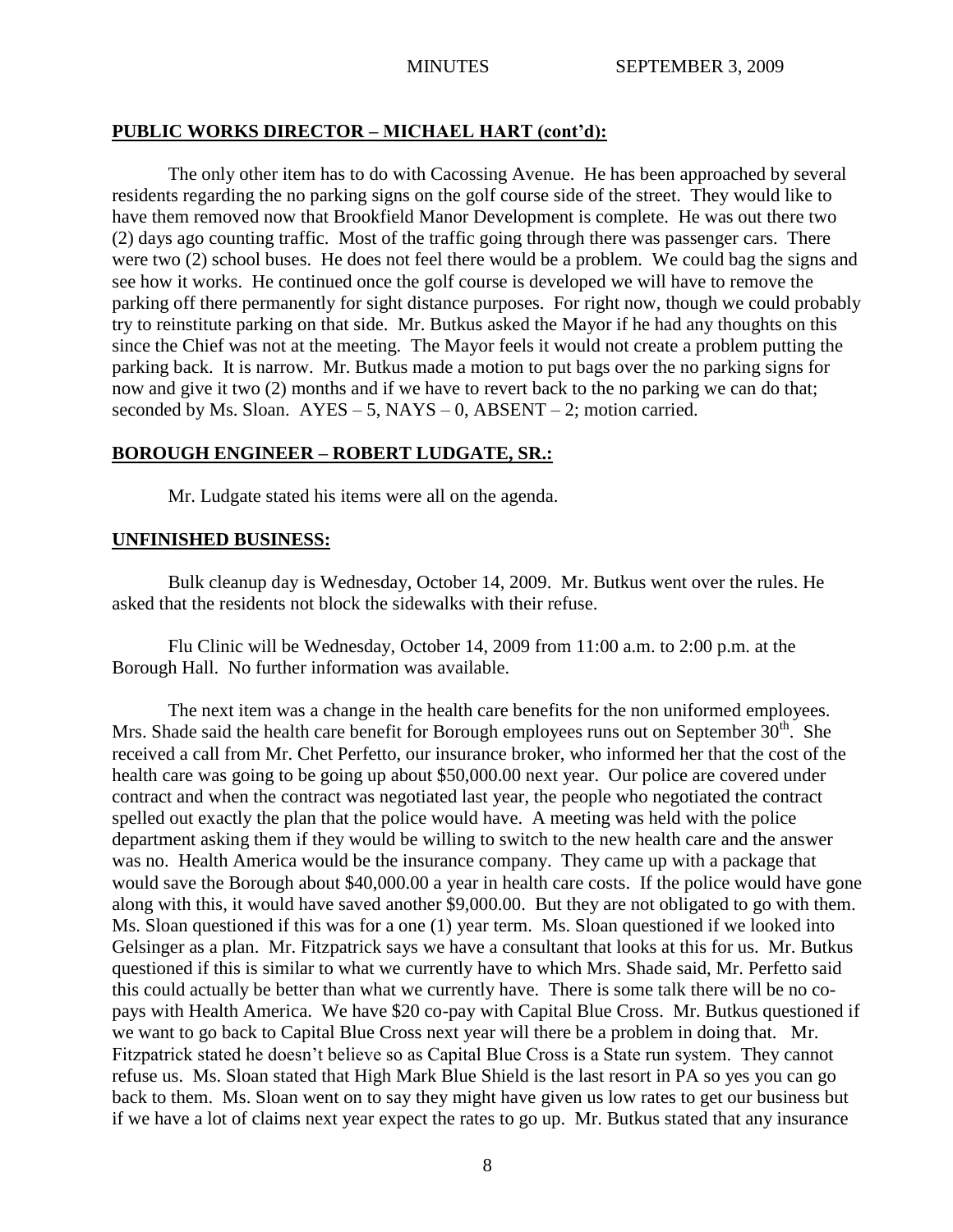#### **UNFINISHED BUSINESS (cont'd):**

company will do that. Ms. Sloan continued that we might need to review this annually to make sure we get the best rates possible. Mrs. Shade said we do. We have been very fortunate over the last several years. Our biggest increase was in the area of about 6%. This year it was about 31%. Mr. Butkus asked if there was any decent among the non uniformed employees about this. Mrs. Shade stated they are aware of it. They had to fill out a health care questionnaire not only about themselves but about their families as well. They are aware this is a possible change. Ms. Sloan asked if this includes eye and dental to which Mrs. Shade said it does. Mr. Schmidt made a motion to switch the health care for the non uniformed employees to Health America effective 9/30/09; seconded by Mrs. Kutz.  $AYES - 5$ , NAYS – 0, ABSENT – 2; motion carried.

Mrs. Shade stated we need to approve both the non-uniformed and police MMOs (Minimum Municipal Obligation) for 2010. This is what we pay toward the pension plans for both nonuniformed and police personnel. It is calculated for us. Principal handles the non-uniformed plan and PMRS handles the police pension plan. The police pension for 2010 is \$77,068.00 and for the non-uniformed it is \$44,127.00. Mr. Butkus questioned if we knew since the State has not passed a budget what we are getting this year. Mrs. Shade said we don't know and Mr. Fitzpatrick agreed. Mr. Butkus made a motion to file the MMO for the police pension plat at \$77,068.00 and for the non-uniformed at \$44,127.00 for 2010; seconded by Mr. Schmidt. AYES – 5, NAYS – 0, ABSENT – 2; motion carried.

Mr. Schmidt asked Mrs. Shade and Mr. Hart if they would like to explain what happened with the electrical bid we did with the Cooperative Council. Mrs. Shade said the bulk purchase came in that Monday or Tuesday and we received notice from the County that they rejected the bids. They will be rebidding again. Mr. Hart said we have no real good explanation as of this point in time. Mr. Schmidt said the people that are running the show are the Commissioners from Lancaster County. They were told to flatly refuse it. That is why we are rebidding it again. They are dropping First Energy and PPL. They don't want to bid it. They had so many variables to sort out as they all bid it differently. Mr. Hart said there were well over 1,200 accounts.

The next item was Alcon. They would like to combine the preliminary plan with the final plan. Mr. Ludgate said at the August  $25<sup>th</sup>$  Planning Commission meeting, the Planning Commission adopted a resolution recommending the plan by Alcon to expand their existing building on a 15,000 square footprint should be allowed to proceed by a joint preliminary/final plan with a notation that the bulk of the work falls within Alcon's own property. Mr. Butkus asked if this was approving the plan. Mr. Fitzpatrick stated no, we are just letting them file a preliminary/final plan. Mr. Fitzpatrick asked if anyone on Council has seen this plan. Everyone said no; however Mr. Ludgate stated Council had as they appeared at a meeting and presented it to them. Mr. Fitzpatrick and Mr. Butkus said that was a footprint. Mr. Ludgate said that is the only thing they showed to the Planning Commission as well. Mr. Butkus said he questioned it because they said they might need extra capacity in the plant for their connection. Mr. Ludgate said they told the Planning Commission that this new addition would not result in any new employees therefore no sewer was needed. Mr. Butkus said in the case of Alcon there are quite a few pieces of equipment that are water cooled. Water currently goes into the drain and that is why they had such a high water usage and sewer bills. Mr. Butkus said in their case it is not necessarily based on how many employees they have. Mr. Schlott agreed. They have a commercial operation that uses water and sewer. What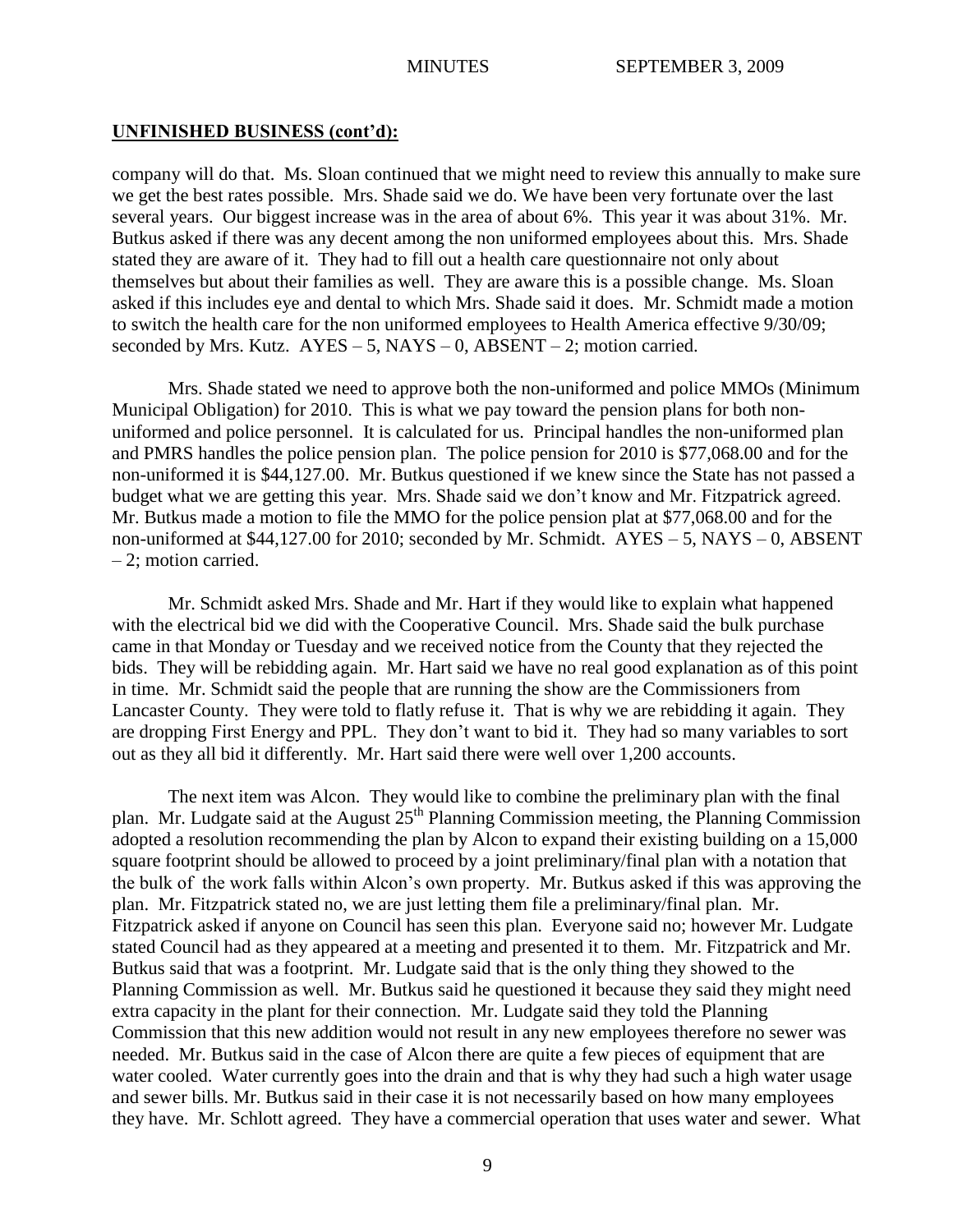#### **UNFINISHED BUSINESS (cont'd):**

they discharge is usually within domestic levels. They are monitored within the use of the Sewer Use Ordinance. They have inquired about capacity however they have not approached us for any additional capacity. Ms. Sloan along with Mr. Fitzpatrick would like to see a copy of the plan. Mr. Hart said we do have a plan. It is a footprint; we don't have a formal plan as of yet. Mr. Butkus asked then how can we approve it. Mr. Butkus went on to say we are approving the joint plan not the plan itself. The only thing the Planning Commission has granted them was a one (1) step process. Mr. Fitzpatrick said that is their recommendation not knowing what this plan is going to contain. Mr. Ludgate said they had the footprint along with four (4) representatives from Alcon who made a presentation to them. They know it is a two (2) story addition with a 15,000 square footprint. They asked them if they would require any additional parking and they said no, as no new employees are being added. The only impact is storm water, traffic, etc. There are no significant impacts they are all internal. Mr. Butkus made the motion to allow Alcon to file a joint/preliminary final plan for review as the plan is within their borders and the external issues are minimal; seconded by Ms. Sloan.  $AYES - 5$ ,  $NAYS - 0$ ,  $ABSENT - 2$ ; motion carried.

The next item was the restriping of Penn Avenue. Mr. Ludgate stated at the Council meeting in August, Councilman Zerr requested Council approve considering the restriping of Penn Avenue. They have looked at this issue. The road varies throughout the length of Penn Avenue. In most places it is 48 feet curb to curb. Some places it is only 44 feet of curb to curb. The basic recommendation is that the striping should be done with a center turning lane as is done in West Reading and South Heidelberg Township. The recommendation of the Planning Commission is to request PENNDOT to restripe the lines wherever possible, to have a center turning lane and to also not lose curbside parking. It is a PENNDOT controlled situation. The matter also comes up because of the Queen Street intersection. Mr. Ludgate explained what the layout might look like. He stated making the lanes narrower has a beneficial effect on traffic calming. Traffic moves much better and safer in West Reading now because of this. The Planning Commission by resolution would like to approach PENNDOT about applying the same type of section on Penn Avenue wherever it is 48 feet curb to curb; then workout where it is 58 feet curb to curb. There is one (1) section of Penn Avenue right in front of the Borough Hall that is only forty (40) feet curb to curb. That section would have three (3) options. The first would be leaving it the way it is. The second would be to ask PENNDOT to go a little bit tighter on the Smart Transportation Guidebook which would allow ten (10) foot wide lanes. To stripe it for three (3) lanes, ten (10) feet wide and then have the other two (2) parking lanes, be only seven (7) feet wide. It would be very unusual for PENNDOT, but it might work. It would maintain the continuation of the center turning lane. The third option would be to restrict parking to just one (1) side and leave three (3) lanes of travel. The issue is, that a 48 curb to curb could work. The 58 curb to curb needs to be left alone until the intersection is straightened out. The question is how to deal with the 44 foot and that needs to be discussed with PENNDOT and worked out with them. Mr. Butkus' concern is about the portion in front of the Borough Hall, what would happen if we are having a bad winter and the plowing. You won't be able to park tight up against the curb; you are starting to crunch in on how wide the road is. With the size of some of the larger vehicles that travel these roads he is wondering how practical that is. Mr. Ludgate stated that eleven (11) foot lane because in becomes sort of an escape lane. Mr. Ludgate stated if you have a snow emergency, and you wouldn't have the total 44 foot curb to curb, you would need to put up temporary no parking signs or you could temporarily forego the center lane. He thinks that would be a managing issue. The Planning Commission's opinion was to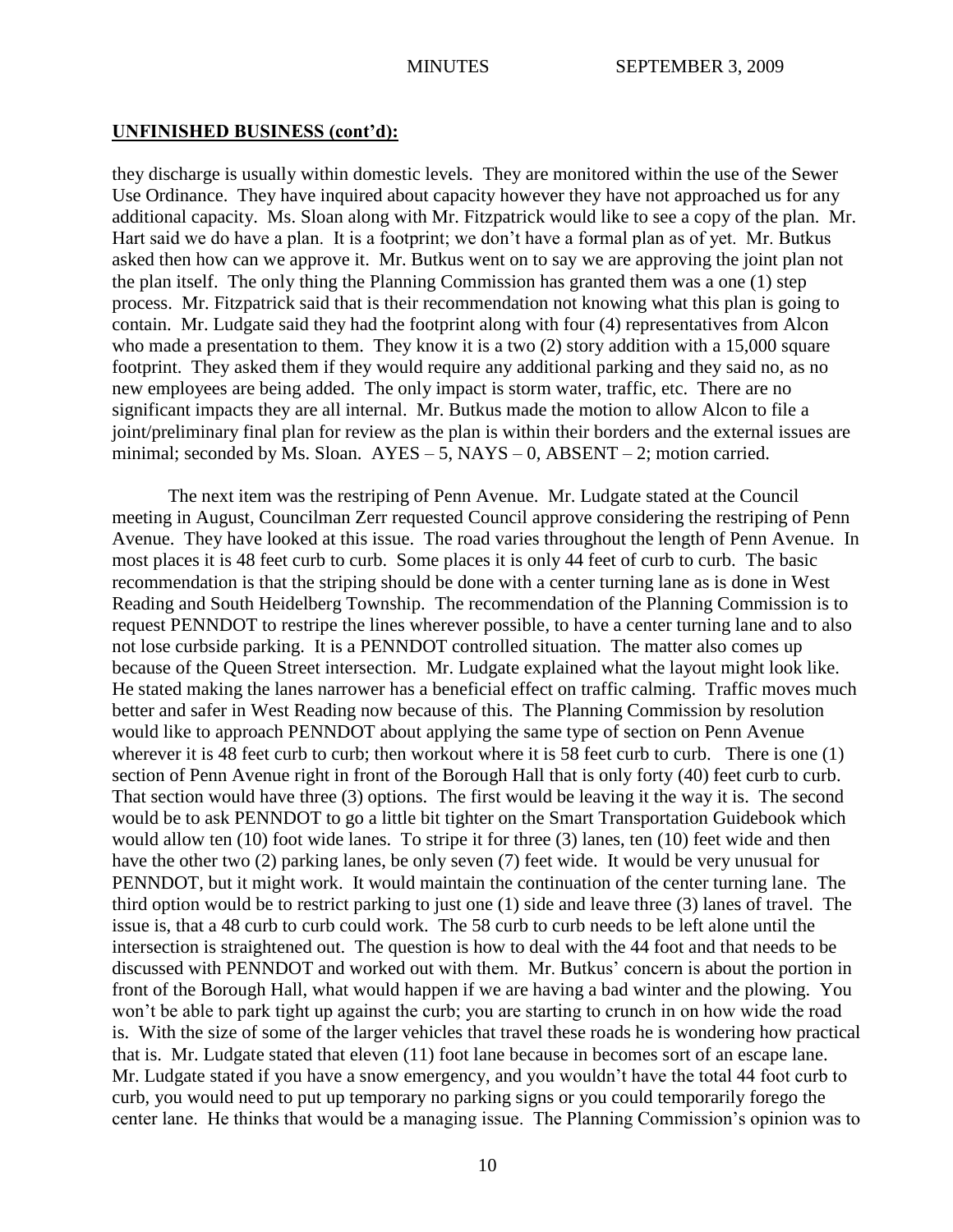## **UNFINISHED BUSINESS (cont'd):**

maintain the three (3) lanes and not sacrifice the parking on the curb, so maintain two (2) narrow parking lanes on the curbs. The next step would be to go to PENNDOT and say this is what we want to do. Mr. Ludgate asked Council how they should proceed to PENNDOT. Mr. Light stated can't we give them the three (3) options and then work down from there. Mr. Ludgate stated that would be his preference. The Planning Commission would like to try for the 44 foot wide section, try for two (2) separate parking lanes, and three (3) ten (10) foot lengths. Ms. Sloan questioned if we were bound by their thoughts. The answer was no. That is their recommendation. Mr. Butkus asked what the widest a vehicle could be without being considered extra wide. Mr. Fitzpatrick thought it was 102 inches. It is eight (8) feet six (6) inches. That would give you eight (8) inches on either side of the vehicle. Ms. Sloan and Mr. Butkus thought that was very close. Ms. Sloan stated there are some really big trucks that go by the Borough Hall on regular intervals. A brief discussion ensued as to the speed of the trucks. Mr. Schmidt stated the final decision on this will be PENNDOT not really the Borough as it is their road. Mr. Schmidt made a motion to authorize Mr. Ludgate to contact PENNDOT about the restriping of Penn Avenue; seconded by Mrs. Kutz.  $AYES - 3$ , NAYS – 2 (Mr. Butkus and Ms. Sloan), ABSENT – 2; motion carried. Mr. Schmidt asked what Mr. Butkus' opposition was. Mr. Butkus feels we should let it go and come with an answer. He knows the simple answer is to make the street wider however it is not practical. He doesn't know; there is no simple answer. He would like to let a sleeping bear lay not poke him with a stick. Mr. Schmidt disagrees with that, he comes down this road a lot and there is a problem here. He has no solution to the problem but he knows there is a problem. Mr. Butkus does agree there is a problem. Mr. Schmidt feels this might be the first step in looking at a resolution to the problem. Mr. Butkus wants to hear what the State says.

Back on August 19<sup>th</sup> Mr. Ludgate addressed a letter to Secretary Beihler, the Secretary of Transportation, concerning the downtown situation and the traffic concers. Secretary Beihler directed the District Executive, Mike Rebert to address his letter. His response was that it is recommended that we would take the opportunity to express their concerns and consideration of a project for incorporation into the Transportation Improvement Program by addressing an opportunity to submit written testimony to the State Transportation Committee. We have submitted for funding some time ago and we along with others in Berks County were not selected for funding. The Transportation Improvement Plan which is a State plan that says how transportation money will be spent throughout the State gets reopened for 2011. If we submit with testimony in a timely way the project, we have proposed could be reconsidered potentially for 2011. In addition, to the official letter, Mr. Ludgate has spoken to our Transportation Planner in Berks County, Alan Piper. Mr. Piper has furnished to Mr. Ludgate copies of the document you use for submission. He also has encouraged Mr. Ludgate to make a submission. He feels we would have a good shot. Mr. Butkus questioned if this was the same type of plan PENNDOT has for fixing the intersection by the old Borough Hall. He knows that PENNDOT has their very long wish list of projects they would like to get done or is this if this project gets on the list it will get done within the next few years. Mr. Ludgate said the money that is spent on highways throughout the State has to be allocated by a process called the Traffic Improvement Program, (TIP). He went on to explain how it works. Currently our project is on the long range plan. To advance it to the TIP, we must submit written testimony to be considered for 2011. Mr. Butkus said by trying to get onto the 2011 list, it puts us on the shorter list for hoping to get it done. The answer was yes. Mr. Ludgate just wanted to inform Council that he would like to resubmit.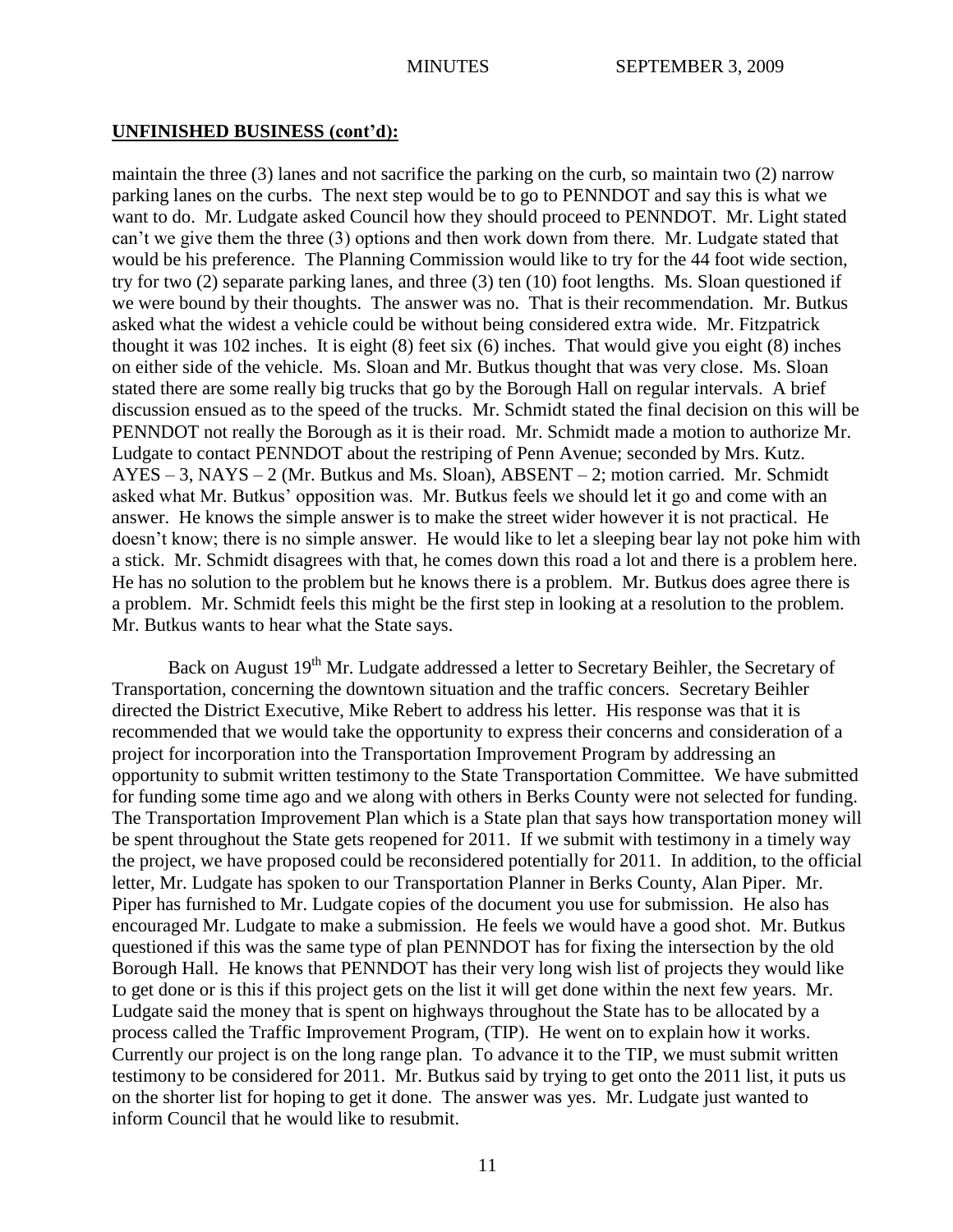#### **NEW BUSINESS:**

The Planning Commission recommends that the final Brutto plan be accepted with conditions. There were five (5) conditions. One (1) condition was the owner's notarized signature. The second was the professional's seal and signature. The third was approval of the Borough's sewer engineer. There is a letter that was prepared for tonight's meeting from ARRO. A letter from PA American Water Company approving the plan and a developer's agreement and surety is also needed. In terms of the developer's agreement and surety, the public improvements are sidewalk along Keller, two (2) curb cuts – one (1) for a double driveway and one (1) for a handicap ramp on the corner of Sunset, and lot corner markers. This comes to a subtotal of \$ 5,700.00. Allowing a ten (10%) percent contingency and also costs of administration and inspections brings that total to \$6,897.00 as his estimate for the surety. In addition, there should be a deposit of \$800.00 for future stormwater inspections. Based upon the letter from ARRO those issues are pretty clear cut. There are a few comments. There was an existing structure there however they were not connected to the sewer to the best of their knowledge. There was a question to the number of EDU's, Mr. Schlott stated. They are proposing a semidetached dwelling; they will have to purchase two (2) unless they can produce documentation that the structure that was there was connected. There were a few comments with regards to putting a note on the plan stating the sewer improvements will be done in accordance with the specifications. There are a couple of details with regards to the sewer lateral connections. Mr. Schlott spoke briefly on the connections that needed to be made. They are minor comments. Mr. Butkus made a motion to approve the plan with the notes from our engineer and sewer engineer and that the capacity is purchased as per the tapping fee resolution that was passed that evening and to include the surety that was laid out; seconded by Mrs. Kutz. Mr. Fitzpatrick questioned if we have the plan and has every Council person seen the plan. Mr. Butkus stated he saw it.  $AYES - 5$ ,  $NAYS - 0$ ,  $ABSENT - 2$ ; motion carried. Mr. Ludgate asked Mr. Brutto how he was going to post the surety. In addition, he must pay engineering costs as well. This money will need to be posted before he can pick up his plans. He said he didn't care; it is Council's decision.

Mr. Light said that it appears we will not have a quorum for the October  $1<sup>st</sup>$  Council meeting. He said the meeting will be Wednesday, October 7, 2009 at 6:00 p.m. as he would like to make that Meet the Candidate night as well. Mr. Butkus had no problem with moving the regular meeting but questioned if it would be more appropriate having it before the workshop meeting at the end of October. Mr. Light said that would be fine. The regular meeting would then be a 7:00 p.m. The workshop would be on the  $28<sup>th</sup>$ . Candidate's night will be on the  $28<sup>th</sup>$  at 6:00 p.m. with the regular meeting to follow at 7:00 p.m.

Mr. Schlott told Council that he received a report that on Mt. Home Road, the new portion of the collection system, there was an inflow and infiltration condition occurring where there had been one prior. It appears from the investigation that Mr. Juzyk had done that it was at the same location where it was repaired. There was a sag before and it appears a new sag has developed. They will be investigating and getting back to Council with their findings.

### **PUBLIC COMMENT:**

Mr. Edward Oswald of Thomas Place addressed Council. He was there for both sides of Thomas Place, the Borough side as well as the Spring Township side. Over the last few months,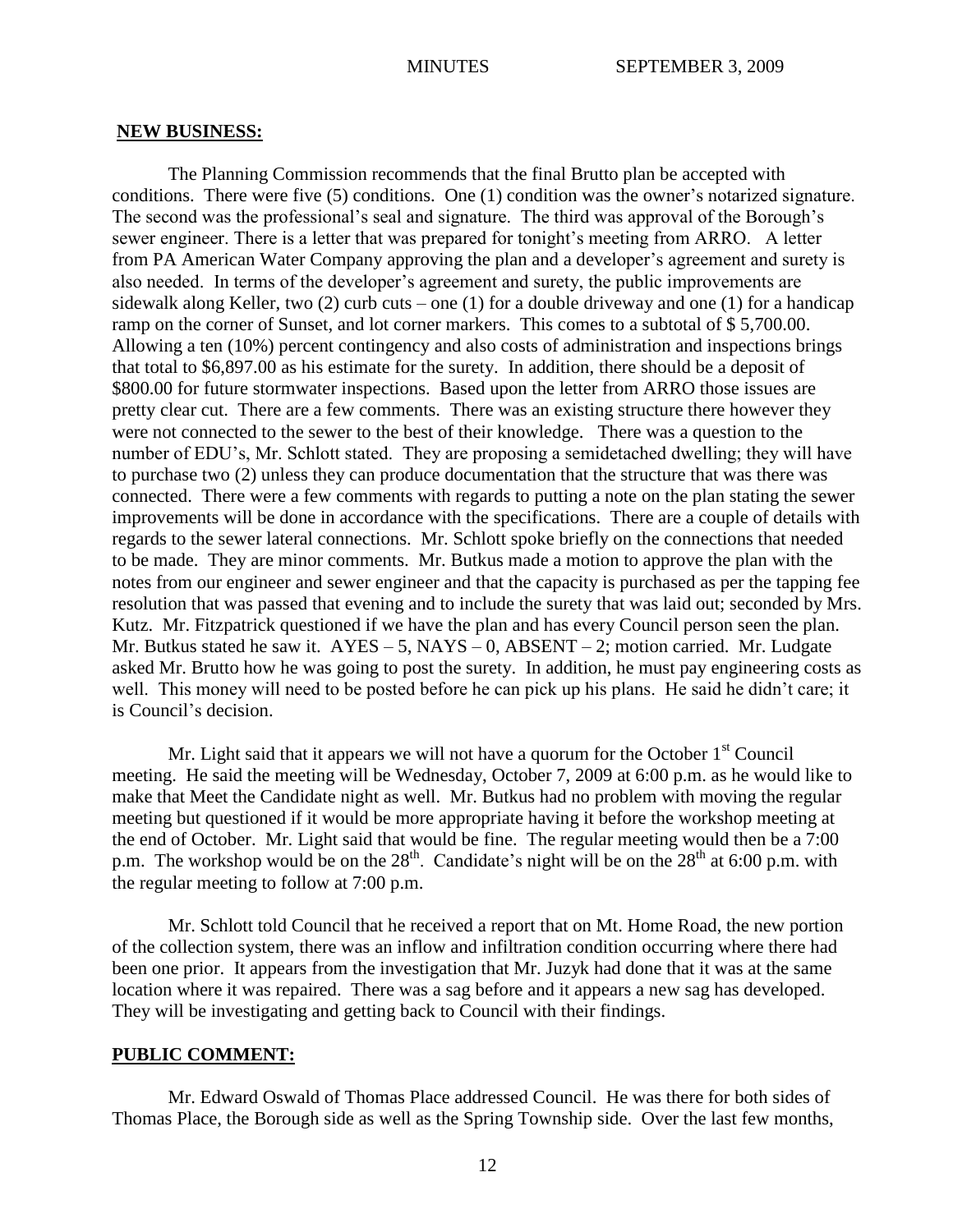## **PUBLIC COMMENT (cont'd):**

there has been an increasing amount of vandalism in both municipalities. He went on to explain what types of vandalism has occurred. He stated unfortunately the Chief was not there but he was requesting that we have some type of street light installed and an increase in police patrolling. Someone from the Spring Township side was going to go to their meetings and ask for similar things to be done. It is getting more frequent. The last time they have seen a police vehicle either from Spring Township or the Borough has been months. He just wanted to bring it in front of Council. It happens around the same time usually between 9:30 and 10:30. The Mayor was taking notes and he will discuss it with the Chief.

## **TREASURER'S REPORT:**

| \$156,320.55 |
|--------------|
| 9,077.63     |
| 49,516.26    |
| 4,356.19     |
| (25, 845.94) |
| \$193,424.69 |
|              |
| \$154,235.56 |
| 61,142.60    |
| 321,259.25   |
| (67,886.90)  |
| \$468,750.51 |
|              |

Mr. Butkus made a motion to accept the Treasurer's Report; seconded by Mrs. Kutz AYES – 5, NAYS – 0, ABSENT - 2; motion carried.

## **EXECUTIVE SESSION:**

An executive session was held for litigation reasons at 9:00 p.m.

## **RECONVENE:**

Council reconvened at 9:25 p.m. No action was taken.

## **MS. SLOAN:**

Ms. Sloan questioned Sam Loth's bills. She wanted to know the status of the grants and such. She is seeing bills and she is just wandering what kind of grants he has secured for us. Mr. Light said he thought at the last meeting he was filing for more grants. She said she knows that he is applying for money, but what kind of money do we see in our hands. Mr. Ludgate said we had the reimbursement for the DCED money that evening for LUPTAP which he got us. Other grant